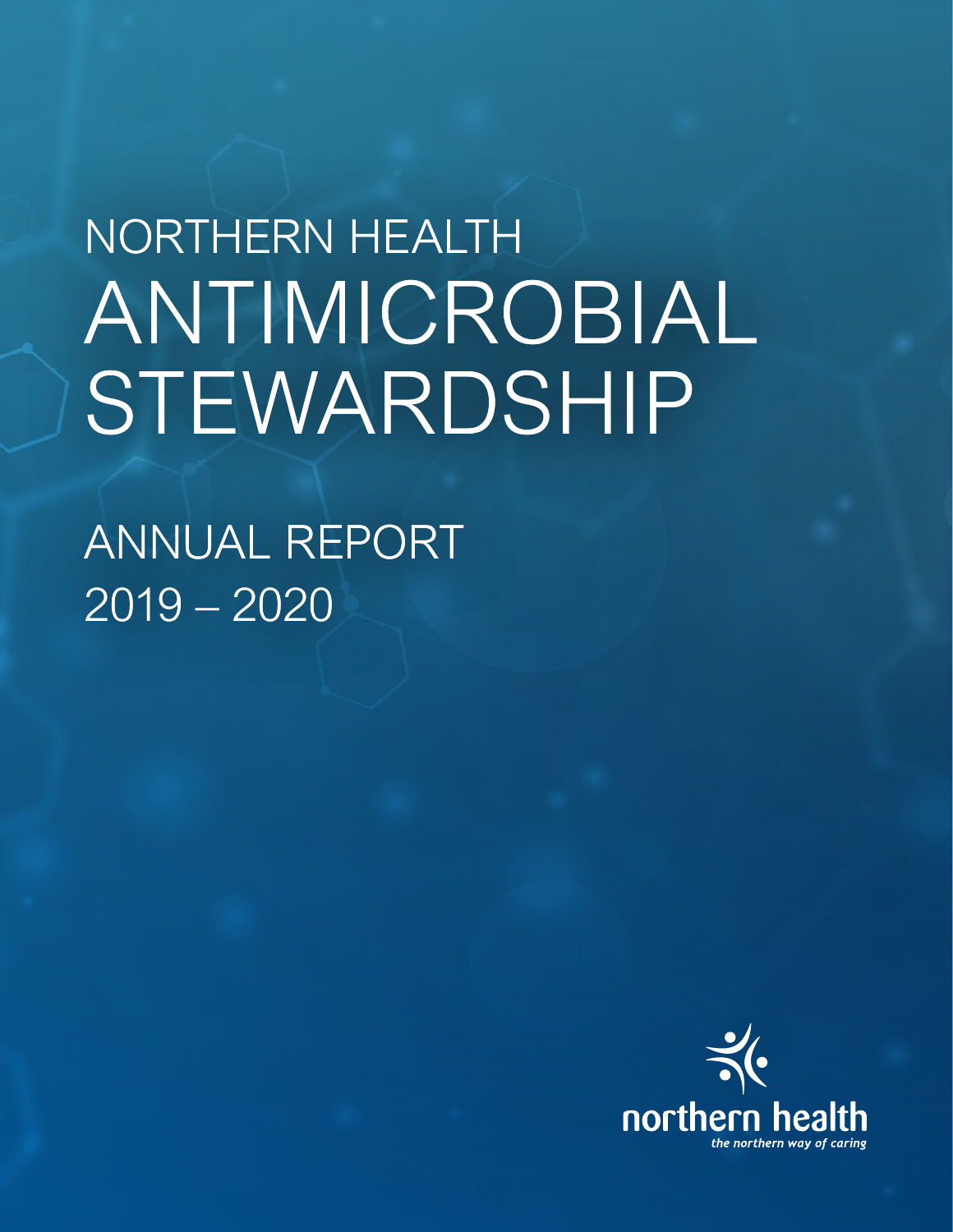## CONTENTS

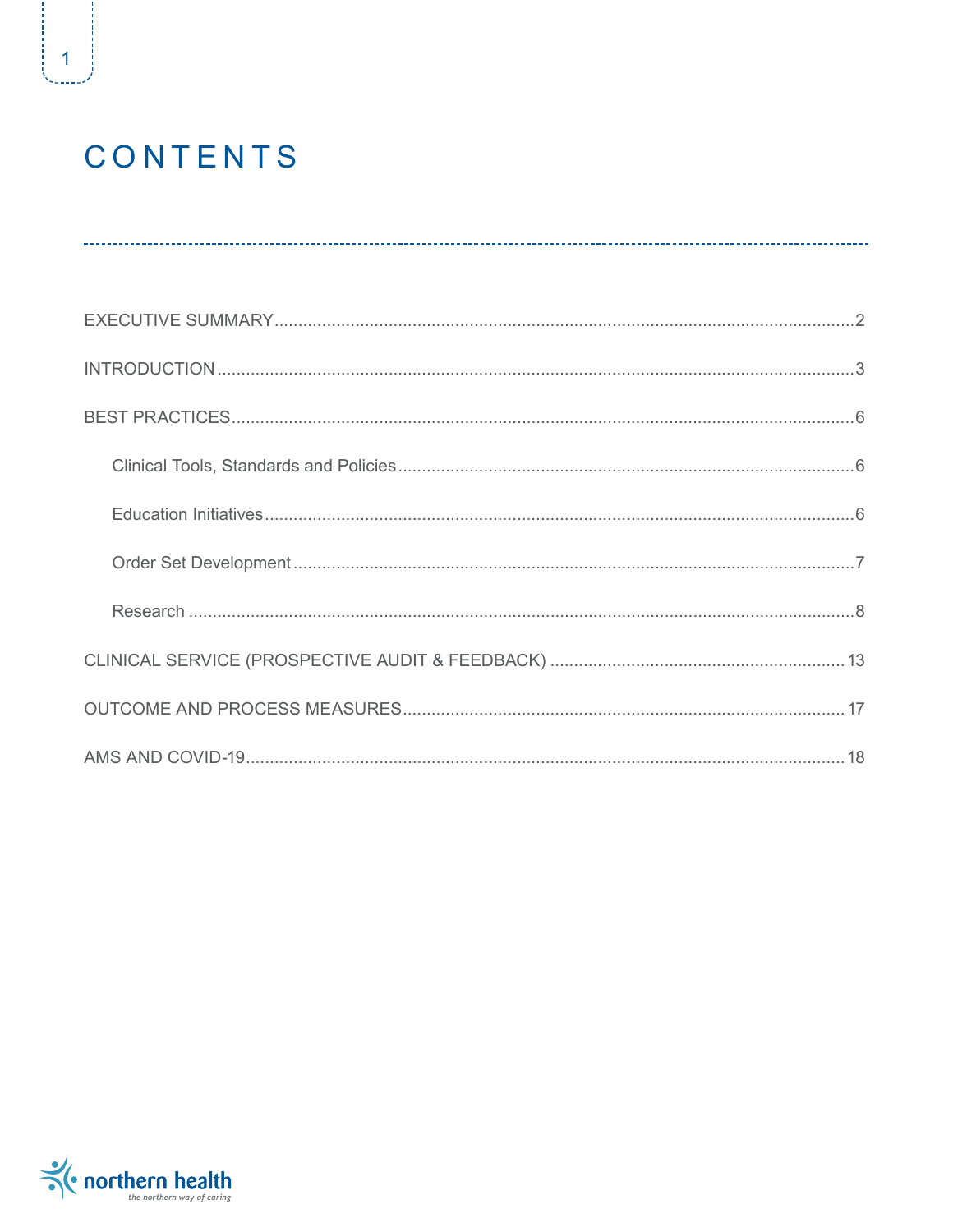## <span id="page-2-0"></span>EXECUTIVE SUMMARY

BEST PRACTICES

There is ongoing work to develop and revise clinical tools, protocols and order sets. Items completed and actively being developed/revised include:

#### **Clinical tools, standards, and policies**

- Clinical tool pocket-cards for empiric treatment and antimicrobial dosing (2020 update in progress)
- Prolonged duration intravenous antibiotics policy in development

#### **Education initiatives**

- Learning hub modules for pneumonia (completed February 2019)
- Education session for prescribers (Gram positive bacteremia) Friday Grand Rounds (Jan 24, 2020)

#### **Order set development**

- Creation of regional vancomycin and aminoglycoside initiation order sets (completed Spring 2019)
- Updated oseltamivir dosing in order set for influenza outbreak declared by medical health officer (10-111-5021)
- Creation of a regional Clostridium Difficile order set (submission for approval May 2020)
- Updates to order sets for febrile neutropenia and community acquired pneumonia in adults in progress

#### **Research**

- Pharmacy resident project Assessing the use of a standardized allergy history questionnaire in patients with a reported penicillin allergy (completed May 2019; manuscript awaiting publication)
- High cost antibiotics in outpatient setting clinical pharmacist surveillance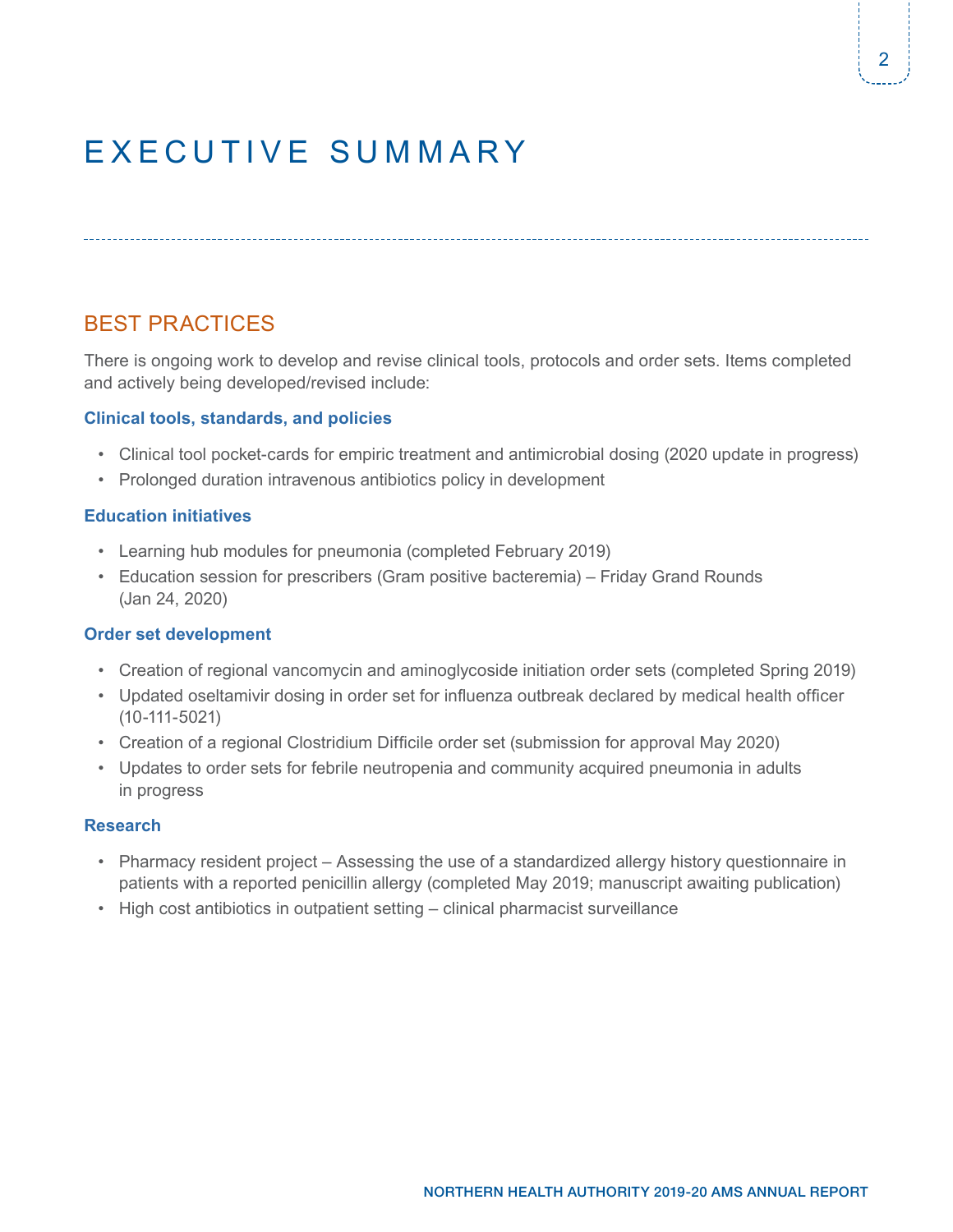## <span id="page-3-0"></span>ANTIMICROBIAL USAGE METRICS

Antimicrobial utilization, measured in defined daily dose (DDD) per 100 patient-days, is calculated to track the utilization trend over time. The DDD is the assumed average adult maintenance dose per day for a drug used for its main indication. The conversion of drug utilization to this standardized measurement allows for comparisons to be made across different antibiotic classes and facilities.

Data collection and analysis with regard to antimicrobial use and costs in NH has proven to be challenging; an aspect that is shared with other AMS programs across Canada. The NH AMS data analysis team continues to work on determining the most appropriate methods for pulling the required data for analysis of these metrics. Despite rigorous methods used previously there have been issues identified with previously reported data that points to inaccuracy and renders any further analysis inappropriate until these issues have been confidently resolved. This work is still ongoing and therefore we are unable to share any antibiotic cost/usage metrics at this time.

## CLINICAL SERVICE/AUDIT & FEEDBACK

Throughout this fiscal year variations of Prospective Audit and Feedback (A&F) of targeted antimicrobials have been continued (with mentorship from the AMS program coordinator at UHNBC) at NH sites with onsite pharmacist support. Over the course of the 2019/20 fiscal year, our clinical pharmacists identified over 11, 000 drug therapy problems (DTPs). Those related to AMS accounted for 26.6%. The resolution rate for these AMS DTPs reached an all time high this year at 96.75% (Table 1). The top 3 drug therapy problems were: 1. Antimicrobial dosage too low (suboptimal with regard to efficacy), 2. Unnecessary antimicrobial discontinued and 3. New antimicrobial needed and initiated (necessary) see Figure 1.

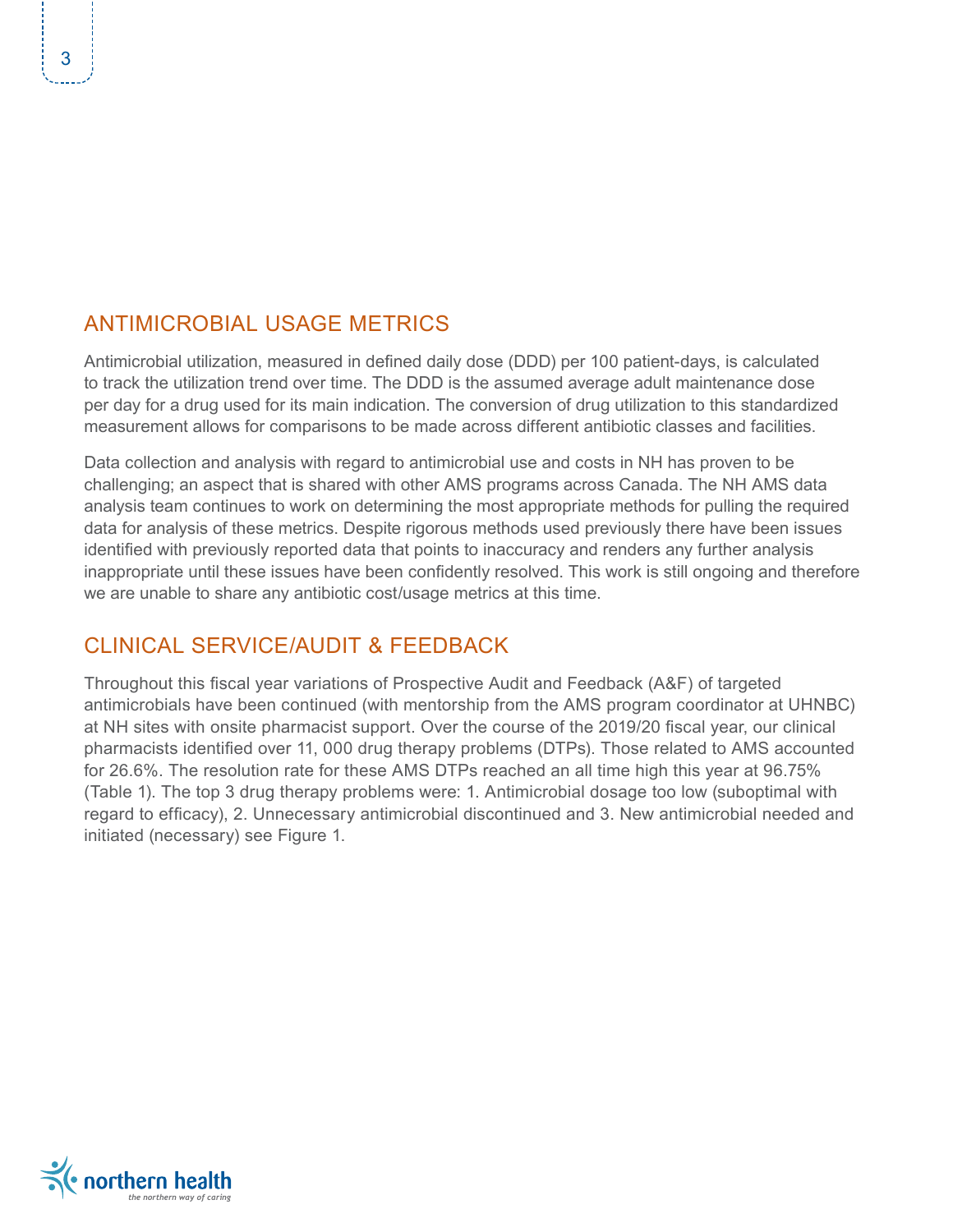## INTRODUCTION

Northern Health's Antimicrobial Stewardship (AMS) Program is continually striving to meet the needs of our various facilities and patient populations being managed at these facilities. We are working towards improvements in antimicrobial prescribing and ultimately patient care.

Sharing this report with interested stakeholders is just as important as having the report at all. With the vast geographical size of our health authority comes the constant challenge of finding effective ways to distribute information and other program related communications. We will be utilizing several avenues to distribute this report and apologize for any duplications. If you are interested in providing feedback on distribution methods for this information or on what you read in this report please feel free to contact the program coordinator (see page 5 for contact information).

We are constantly seeking engagement at the site level and encourage anyone interested in antimicrobial stewardship and how it can be improved at their facility to also contact the program coordinator. Only when we work together can we truly improve the use of antimicrobials within the Northern Health Authority.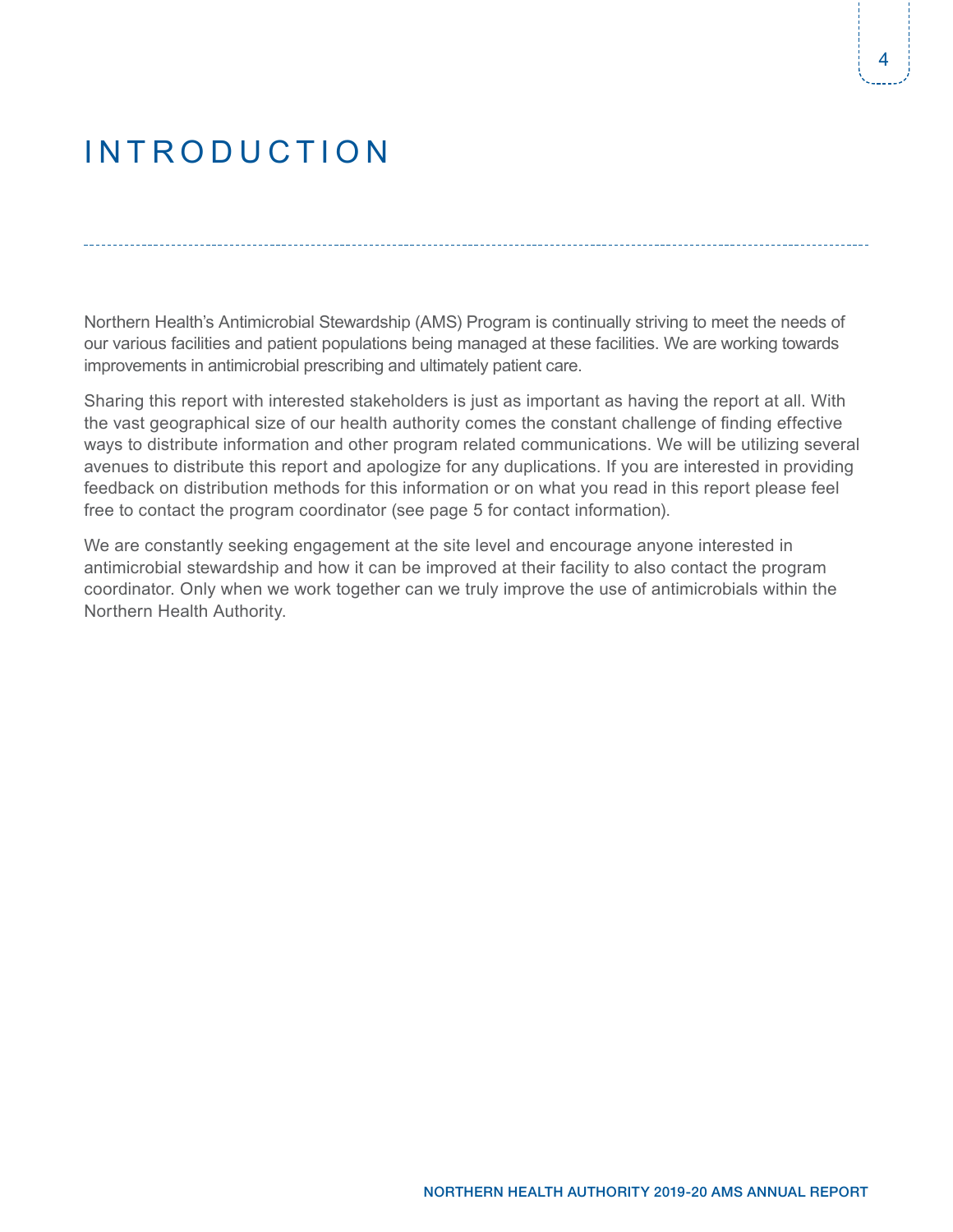## ANTIMICROBIAL STEWARDSHIP PROGRAM TEAM MEMBERS

#### **AMS Program Coordinator (Pharmacist Lead)**

- Ryan Doerksen (Interim Coordinator)
- Alicia Rahier (returned September 2019)

#### **AMS Program/ Infection Prevention and Control Medical Lead**

• Abu Hamour (NH Infectious Disease Specialist)

#### **AMS Subcommittee Members**

- Audrey Da Costa (Internal Medicine physician UHNBC)
- Amy Nunley (Clinical Pharmacy Specialist NI) currently on leave until fall 2021
- Andrew Lowe (Clinical Pharmacist NE)
- Barb Falkner (Professional Practice Lead Pharmacist)
- Barret Barr (Clinical Pharmacy Specialist NI) *covering for Amy Nunley May 2020 until end of leave*
- Carey-Anne Lawson (IT CIS Pharmacist)
- Carly Rosger (Clinical Pharmacist NW) currently on leave until fall 2020
- Carol Pruner (Clinical Pharmacist NI)
- Alissa King (Quality Resource Technologist Microbiology)
- Debora Giese (CIC Certified Infection Control NW)
- Gordon Ling (Clinical Pharmacist NW) covering for Carly Rosger until fall 2020
- Rikinder Sandhu (Infectious Disease Specialist)
- Ryan Doerksen/Jessica Brecknock (Medication Use Management Pharmacist)
- Juanita Kerbrat (Coordinator, Infection Control RN NE)
- Judy Klein (IPC Infection Prevention Professional NE)
- Kyla Bertschi (Clinical Pharmacy Specialist NI)
- Kyla Redlon/Rachel Henri (Clinical Nurse Educator NI)
- Sandra Vestvik (Chief of Staff MD, BVDH NW)

#### **Clinical Pharmacists (who provide data for Audit and Feedback)**

- Rebecca Arsenault MMH
- Manuela Krisinger MMH
- Laura Mussfeld BVDH
- Samantha Holland/Jessie McIntosh Omineca Lakes District
- Tracy Moraes PRRH
- Eyad Abu Sabiha KGH
- Oseyi Oseghale FSJ
- Michael Matula GRB
- Leah Smith Remote Relief Pharmacist
- Michael Gentleman Relief Pharmacist

### CONTACT INFORMATION

### **Alicia Rahier,** NH AMS Program Coordinator [alicia.rahier@northernhealth.ca](mailto:alicia.rahier@northernhealth.ca)

University Hospital of Northern BC Phone: 250-565-5956 Cell: 250-612-2030 Fax: 250-565-2885

#### **Ryan Doerksen** can be contacted at [ryan.doerksen@northernhealth.ca](mailto:ryan.doerksen@northernhealth.ca)

Phone: 250-565-5956 Cell: 778-349-5108 Fax: 250-565-2885 *Note: Interim Program Coordinator from September 2018 – 2019*

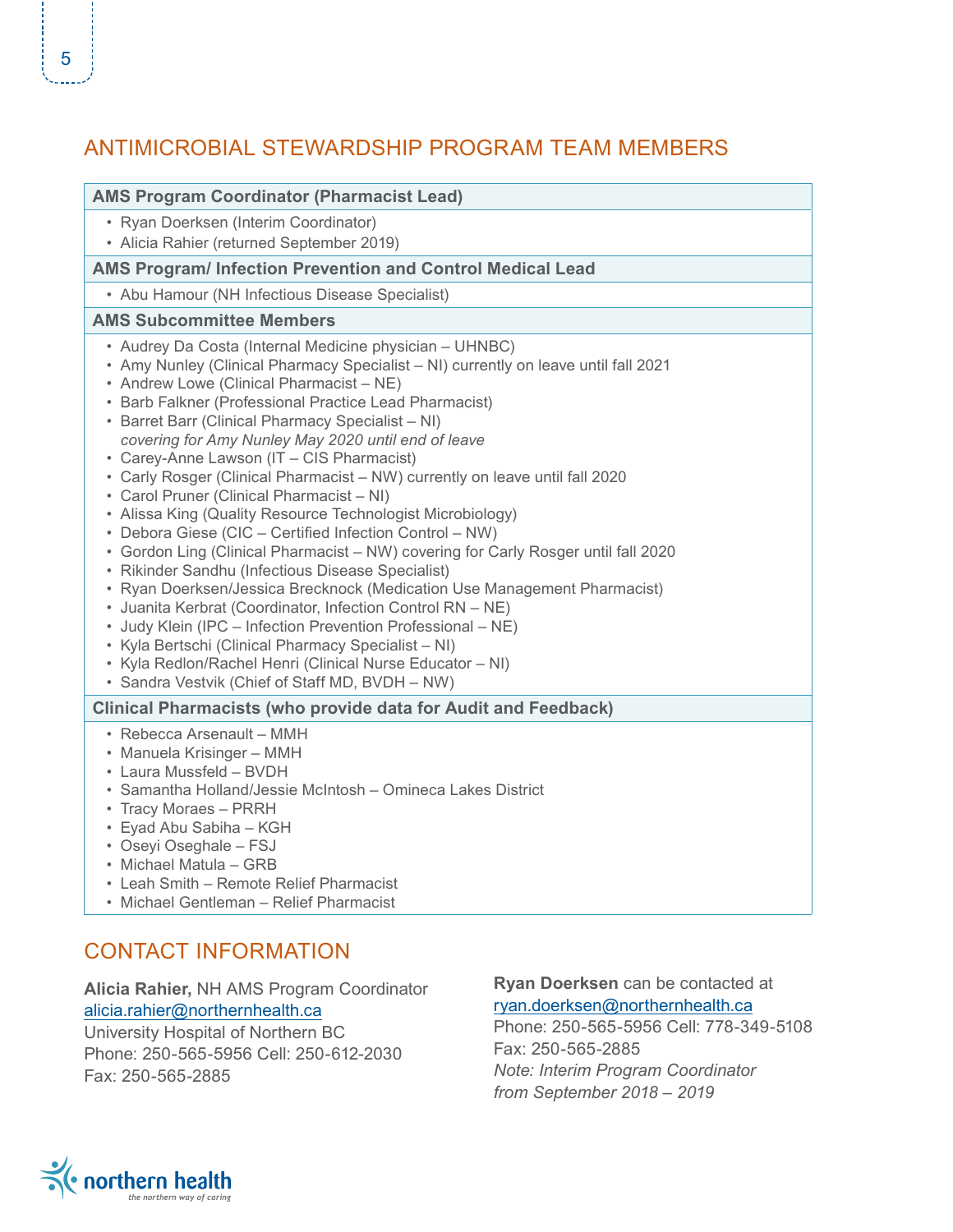## <span id="page-6-0"></span>BEST PRACTICES

### 1. CLINICAL TOOLS, STANDARDS AND POLICIES

#### **All-Staff Antimicrobial Stewardship webpage on OurNH and NH Physicians website (ongoing)**

NH staff can quickly and easily gain access to information about the NH AMS program as well as any relevant clinical tools, clinical practice standards, clinical memos or bulletins and other online resources from the [All-staff Antimicrobial Stewardship Webpage.](https://ournh.northernhealth.ca/ClinicalPatientCare/Medications/Antimicrobial/Pages/default.aspx) NH prescribers can also access this information on the [NH Physicians' Webpage.](https://physicians.northernhealth.ca/physician-resources/clinical-resources/antimicrobial-stewardship-program#about) Under Physicians Resources, Clinical Resources, prescribers will find the Antimicrobial Stewardship webpage at the top of the list.

#### **Clinical tools pocket cards for antibiotic dosing and empiric treatment updates**

The [Adult Dosing Guidelines pocketcard](https://physicians.northernhealth.ca/sites/physicians/files/physician-resources/antimicrobial-stewardship/documents/antimicrobial-stewardship-guidelines.pdf) was updated to include antibiotic considerations for obese patients (BMI 30 and greater). Several antibiotics were also updated to include the most recent order sets created where applicable. The updated document is available on the Antimicrobial Stewardship webpage as well as the NH Physicians' webpage.

### 2. EDUCATION INITIATIVES

#### **Education sessions for prescribers – Friday Grand Rounds**

Prescriber education has been shown to benefit AMS outcomes when done in conjunction with other initiatives. The AMS program conducted an education session for internal medicine grand rounds held in person at UHNBC and via videoconference on the topic of Gram Positive Bacteremia, with a focus on Staph aureus infection, January 24<sup>th</sup> by Dr. Abu Hamour. Prescribers (at all sites are encouraged to provide requests for topics and future education sessions to the interim AMS Program Coordinator who will work with sites to set up opportunities.

#### **Education Modules – Learning Hub**

Learning modules have been designed for use by pharmacists, nurses, physicians and other health care professionals. The AMS program has two topics on the learning hub, which were identified by the AMS subcommittee as areas of education interest: 1) urinary tract infections (searchable as NHA – AMS – Urinary Tract Infections) and 2) pneumonia (completed in February 2019, searchable under NHA – AMS – Pneumonia). Each course contains 3 modules, with each module taking approximately 20 minutes to complete (including the quizzes). Participants will receive a certificate of completion once all modules, corresponding quizzes and feedback evaluations are completed.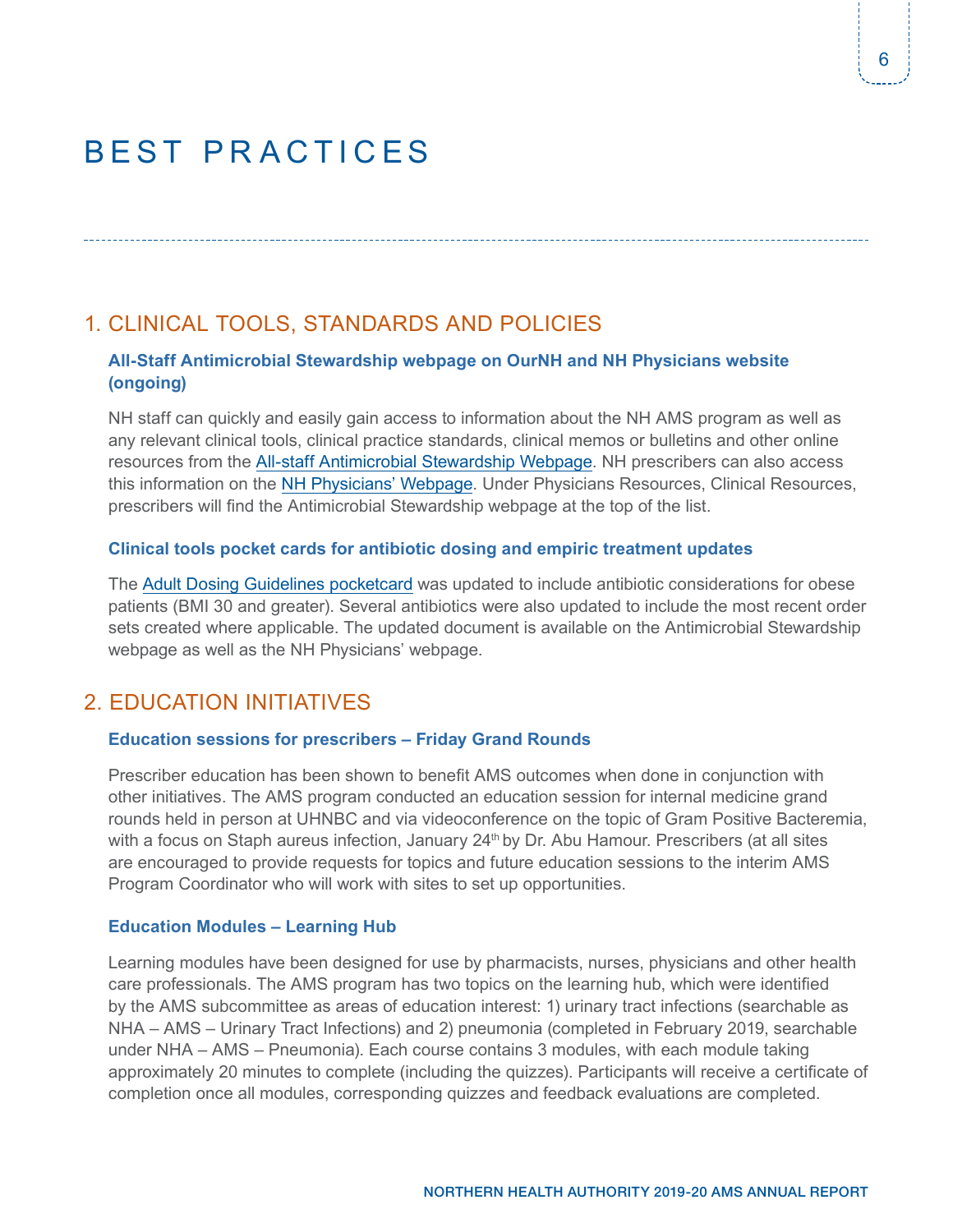### <span id="page-7-0"></span>3. ORDER SET DEVELOPMENT

#### **Aminoglycosides for Adult Inpatients regional order sets**

These order sets were adapted (with permission) from other B.C. health authorities. They were developed with the intent to help simplify initial dosing of these antibiotics for prescribers which can be difficult as there are variations in dose and dosing frequency depending on patients' weight and height in addition to serum creatinine/renal function. NH pharmacists will continue to do all follow up monitoring and dosing of vancomycin and aminoglycosides. These order sets were approved by NHMAC in May 2019 and have been implemented and are available for use at all NH inpatient facilities.

#### **Clostridium Difficile Infection in Adult Inpatients regional order set**

A retrospective chart review done at UHNBC showed that there is a large variation in treatment strategies (including drug, route of admin and duration) within NH. Considering that C Diff infection remains one of the most common infections acquired in a health care setting that impacts both patient safety and efficiency of healthcare delivery, management standardization would be preferred. To assist with achieving standardization, the AMS committee felt development of a regional order set was indicated. Work on this order set began shortly after the publication of the 2017 update to the Infectious Disease Society of America guidelines. Prior to the update of these national guidelines, the mainstay treatment for first episodes of CDI was with metroNIDAZOLE orally. The 2017 guideline removes metroNIDAZOLE from the forefront of treatment and instead promotes use of vancomycin orally as first line. The NH AMS committee has left metroNIDAZOLE as first line for 1<sup>st</sup> episode nonsevere disease. We decided to keep metroNIDAZOLE orally here due to a few factors:

- 1. The 2017 guidelines were not based on any NEW evidence but rather were based on a re-look at the old evidence
- 2. These guidelines are based in the USA where their rate of the hypervirulant strain of CDiff (NAP1 strain) is higher than in Canada, which would likely result in higher relapse or failure rate with metroNIDAZOLE therapy
- 3. Historically within NH metroNIDAZOLE orally has been a successful treatment for many patients with CDiff

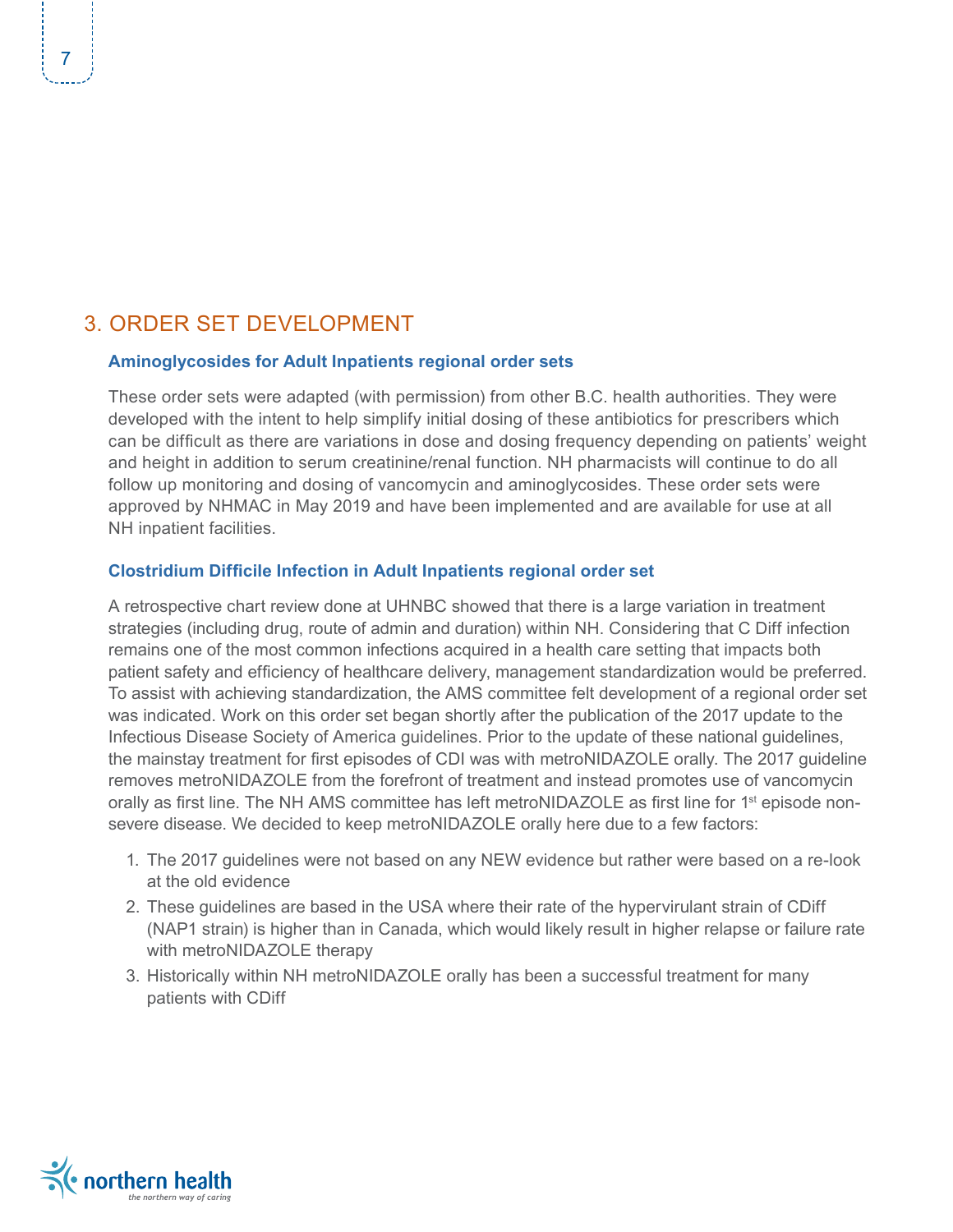<span id="page-8-0"></span>Aside from the specific case of 1<sup>st</sup> episode non-severe disease, and fulminant disease, all other categories, including severe disease and recurrent disease have the sole option for vancomycin orally. There is also the option to change therapy from metroNIDAZOLE to vancomycin orally if there is no improvement by day 4 and the requirement to stop all antidiarrheal and promotility agents including laxatives. There is also an indication to consider stopping antibiotics and or PPIs depending on the patient case. The second page of the order set has some extra info such as case definitions, comment regarding repeat testing and recommendation against probiotics (due to lack of evidence of benefit) – which aligns with BC provincial antimicrobial clinical experts group recommendations. This order set was endorsed by NHMAC May 25<sup>th</sup>, 2020.

#### **Updated Oseltamivir for Influenza Outbreak Declared by Medical Health Officer order set**

Changes were made to this already established regional order set to ensure dosing recommendations for oseltamivir aligned with updated dosing adjustments for renal dysfunction provided to Health Canada from the manufacturer based on pharmacokinetic data.

### 4. RESEARCH

**Pharmacy Resident Research project – Assessing the use of a standardized allergy history questionnaire in patients with a reported penicillin allergy (completed May 2019 – submitted for peer review)**

#### **ABSTRACT:**

Inappropriate allergy labeling is associated with significant clinical and pharmacoeconomic implications. Detailed allergy assessments are a key component of antimicrobial stewardship and aid in identifying true immediate Type-1 hypersensitivity reactions. The allergy form currently used at the University Hospital of Northern British Columbia (UHNBC) relies on the assessor's ability to ask appropriate prompting questions to obtain a thorough history. The primary objective of this study was to compare the quality and quantity of documentation gathered from a standardized allergy history questionnaire to that of the current allergy history form. This was a prospective observational study of patients admitted to medical and surgical services at UHNBC with a penicillin allergy reported on their Electronic Medical Record (EMR).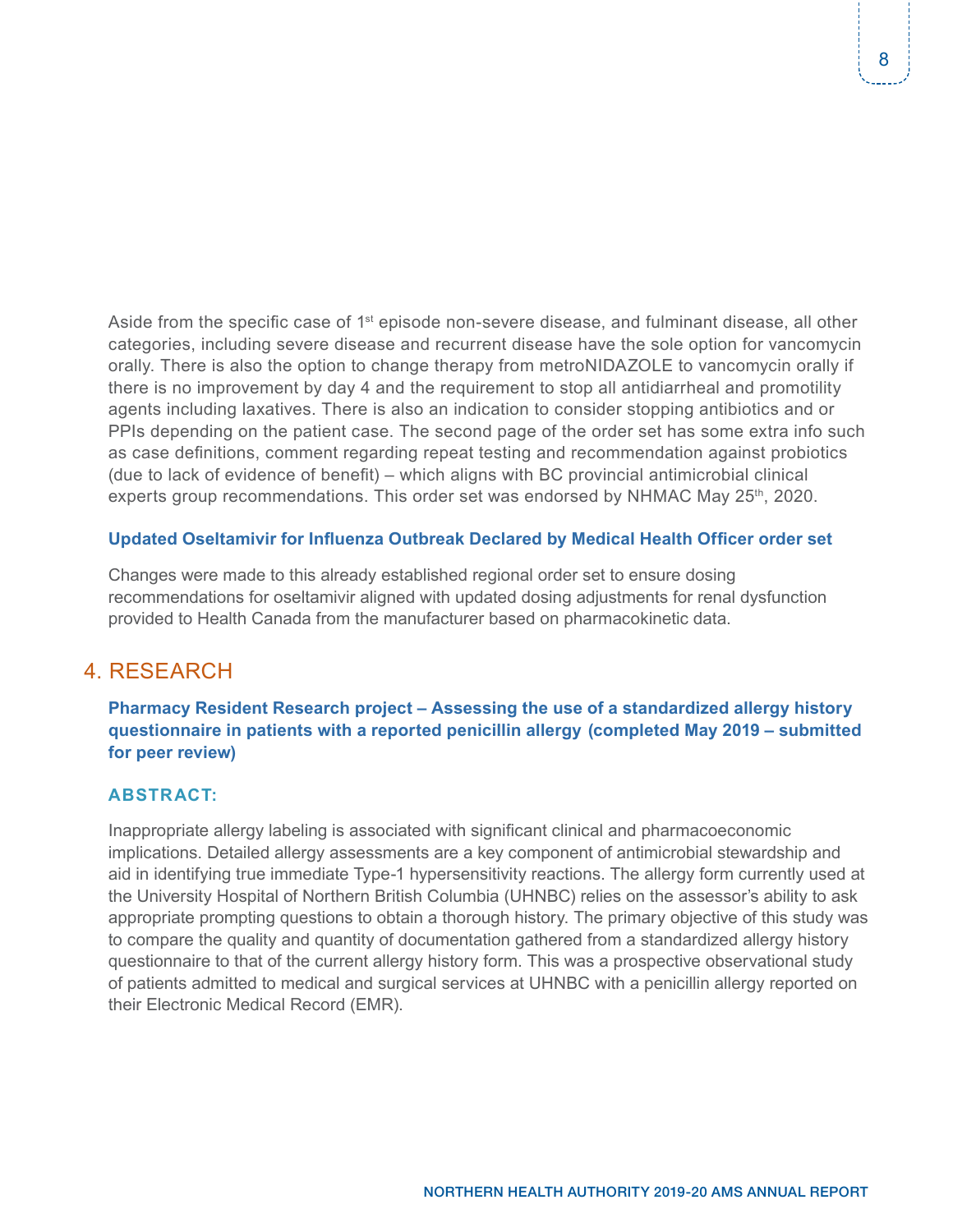**Results:** A total of 40% of patients had an inappropriate allergy label on their EMR. Out of the 48 patients assessed, only 36 had a listed reaction on their EMR. Furthermore, only 36 of the 48 patients had the same allergy reported on the allergy history form in their paper chart, of which 22 had a documented reaction. The mean time to conduct the questionnaire was 2 minutes, ranging from 1 to 4 minutes to complete.

**Conclusion:** Documentation of allergy histories at UHNBC is often incomplete. Detailed allergy assessments are the first step in identifying true Immunoglobulin E (IgE)-mediated hypersensitivity reactions. Therefore, implementation of a standardized allergy history questionnaire may serve to improve documentation and overall antimicrobial stewardship.

#### **High Cost Antibiotics in outpatient setting – clinical pharmacist surveillance**

Medication use evaluation question: Why is DAPTOmycin use in NH higher than expected?

Need to break this down into smaller parts for evaluation:

- 1. Where is the highest usage?
- 2. Who is prescribing?
- 3. What patient populations and infections are being treated?
- 4. Why are we not using vancomycin as the less expensive alternative?
- 5. How does treatment with DAPTOmycin compare to vancomycin in terms of cost and logistics
- 6. What do we need to change current practice?

#### **RESULTS:**

**1. Where is the highest usage?**

Highest use in NH is at UHNBC, IV therapy department (used this area to narrow pharmacist assessment to be able to manage the retrospective and prospective parts of this evaluation in a timely and practical manner)

- a. 106 courses prescribed in 2018/19 FY
- b. 48 courses prescribed over quarters 1 & 2 of 2019/20 FY
- c. 18 courses reviewed in Quarter 3 of 2019/20 FY

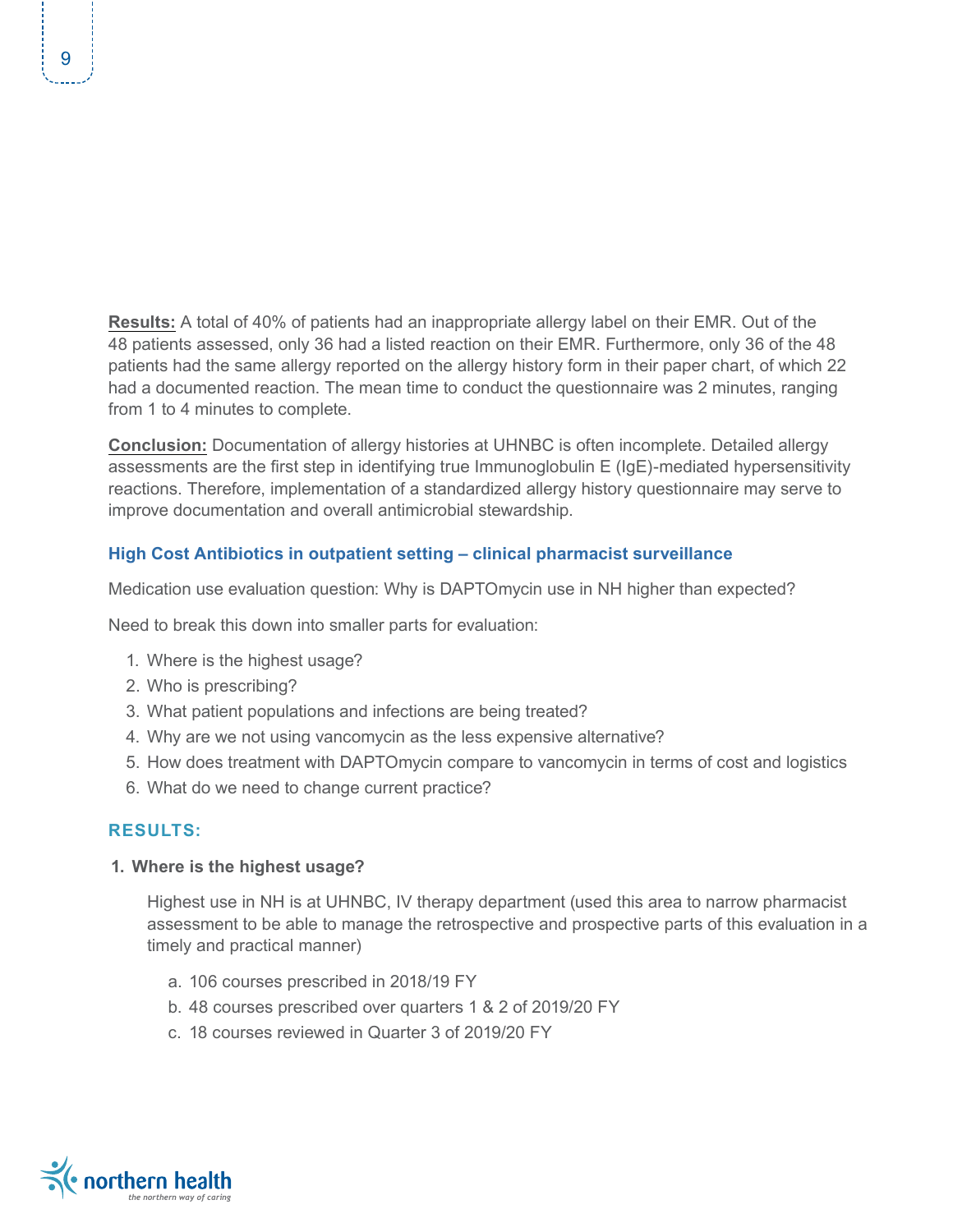#### **2. Who is prescribing?**

73% of courses were ordered directly by Infectious Disease specialist

- a. 18% ordered as per ID consultation
- b. 9% ordered by non-ID physician (i.e. surgeon, family practice physician) but most with clinical pharmacist input

#### **3. What patient populations and infections are being treated?**

The top 4 infections being treated:

|                            | <b>Number of</b><br>patients | <b>Typical duration of therapy</b>       |  |
|----------------------------|------------------------------|------------------------------------------|--|
| <b>Cellulitis</b>          | 59                           | $7 - 10$ days<br>$6 - 8 +$ weeks         |  |
| Osteomyelitis              | 37                           |                                          |  |
| Abscess                    | 16                           | Variable – depending on ability to drain |  |
| Prosthetic joint infection | 12                           | $6 - 8 +$ weeks                          |  |

#### **4. Why are we not using vancomycin as the less expensive alternative?**

- a. Patient requires 2 3 doses of vancomycin per day AND is unable to manage a CADD pump/infuser bottles at home (homecare not an option for multiple doses)
- b. Patient requires 2 3 doses of vancomycin per day AND patient is homeless or an active IV drug user (not candidate for CADD/infuser bottle)
- c. PICC line not available at time of discharge from hospital or short course of treatment anticipated (PICC line work load too large to accommodate short course)
- d. Patient has a history of allergy or intolerance to vancomycin
- e. Patient was initiated on vancomycin BUT unable to stabilize drug levels, grew vancomycin resistant enterococci or MRSA MIC elevated at 2 and patient at risk of or experiencing clinical failure while on therapeutic vancomycin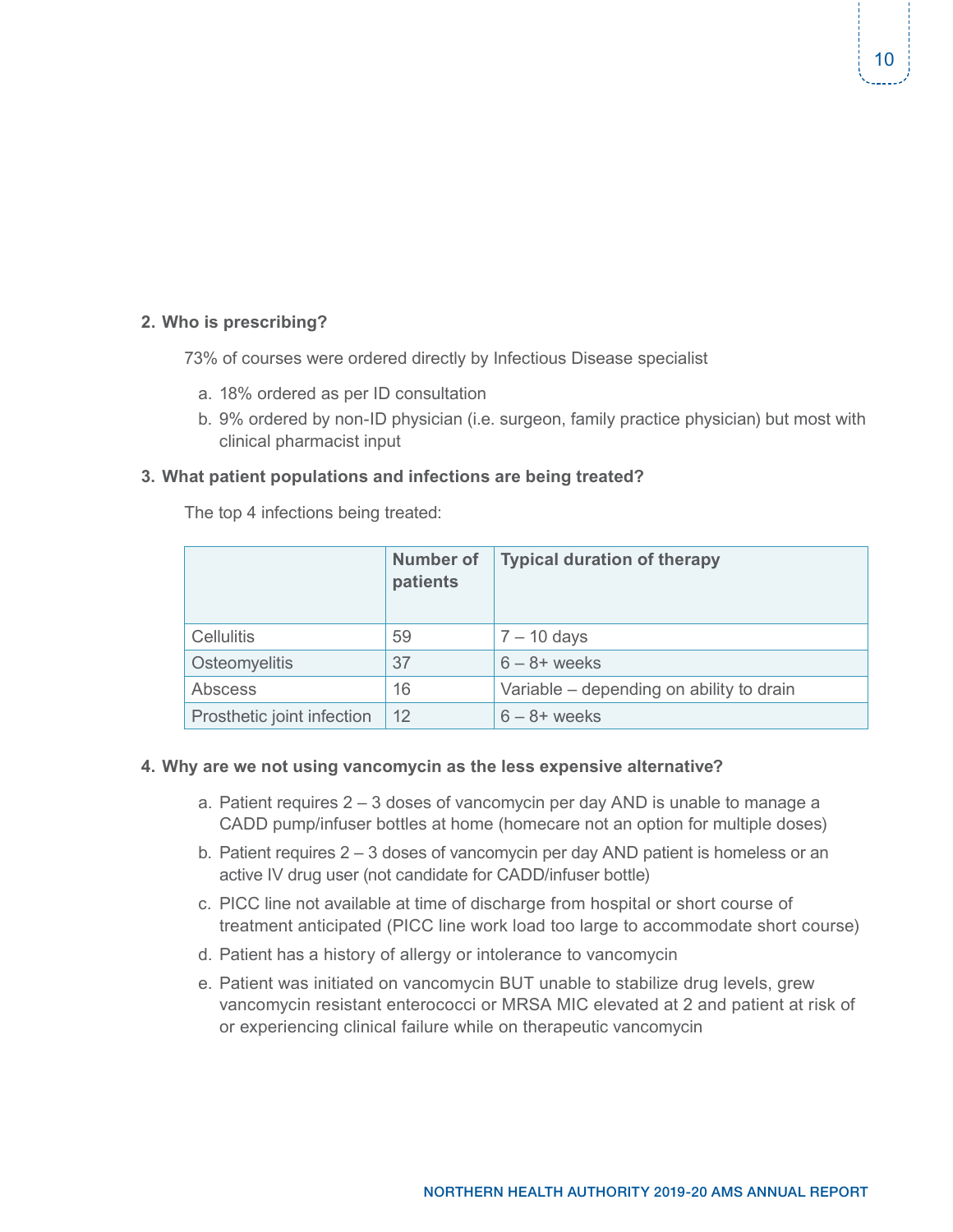#### **5. How does treatment with DAPTOmycin compare to vancomycin in terms of cost and logistics**

A DAPTOmycin treatment course is roughly double the cost of vancomycin requiring infuser bottles or CADD pump (e.g. 6 week course = ~\$11,000 DAPTOmycin, ~\$5500 vancomycin)

- a. 1 week duration shows lowest discrepancy (~\$1860 DAPTOmycin, ~\$1225 vancomycin)
- b. Cost of a treatment course includes: bag cost (drug + compounding), lab costs, nursing costs, pharmacy costs
- c. Logistical differences:

| Vancomycin                                                                                                                                                                                                                                                | <b>DAPTOmycin</b>                                                                                                                                     |
|-----------------------------------------------------------------------------------------------------------------------------------------------------------------------------------------------------------------------------------------------------------|-------------------------------------------------------------------------------------------------------------------------------------------------------|
| Needs a PICC line (venous irritant)                                                                                                                                                                                                                       | Can use a peripheral line (PICC usually<br>only needed for greater than 10 days of<br>therapy)                                                        |
| Patients with average/normal renal function<br>require $2 - 3$ doses per day                                                                                                                                                                              | Majority of patients require only once daily<br>administration                                                                                        |
| If required for more than $2 - 3$ doses per day<br>- patients need to be capable of managing a<br>pump or infuser bottle at home                                                                                                                          | Patient can be taught how to hang bags at<br>home or homecare can provide support for<br>once daily administration                                    |
| Requires monitoring for dosing size/<br>frequency – patient has to be able to come<br>to hospital (homecare unable to deliver blood<br>sample and sample drop off is time sensitive<br>for ordering more antibiotic (not ideal for<br>family to drop off) | Weekly monitoring for adverse effects<br>- can be drawn by homecare/home<br>collection (life labs) and delivered by family<br>(not as time sensitive) |

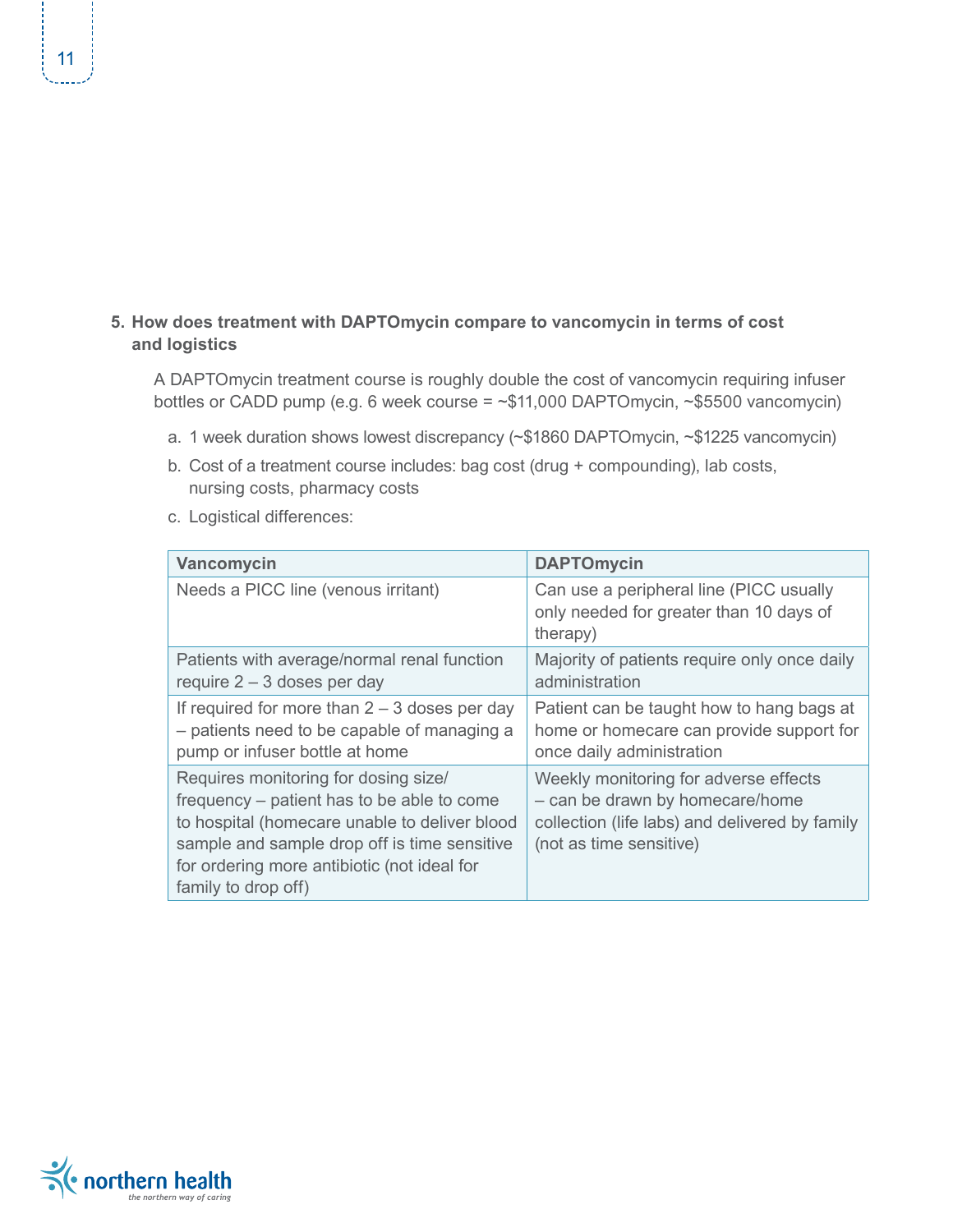#### **6. What do we need to provide more vancomycin in outpatient setting?**

- a. Easier/quicker access to PICC lines
- b. Treatment area expansion (vancomycin infusions done on site typically require 2 hrs compared to 30 min for DAPTOmycin)
- c. Dedicated clinical pharmacist support
- d. Increase IV product compounding abilities (vancomycin CADD bags and infuser bottles take longer to compound and can not be done by RN outside pharmacy mixing hours)
- e. Improved communication/collaboration between Burn & Wound, Ostomy and IV therapy for ID physician clinics
- f. Increase in Home Care nursing supports
	- Approximately 30% of patients reviewed in quarter 3 may have been candidates for vancomycin if we had more homecare/home IV support (i.e. PICC lines, homecare nursing hours and abilities)

About 40% of patients reviewed retrospectively in 2018/19 FY and quarters 1&2 2019/20 FY had insufficient info to assess reason for use of DAPTOmycin over vancomycin.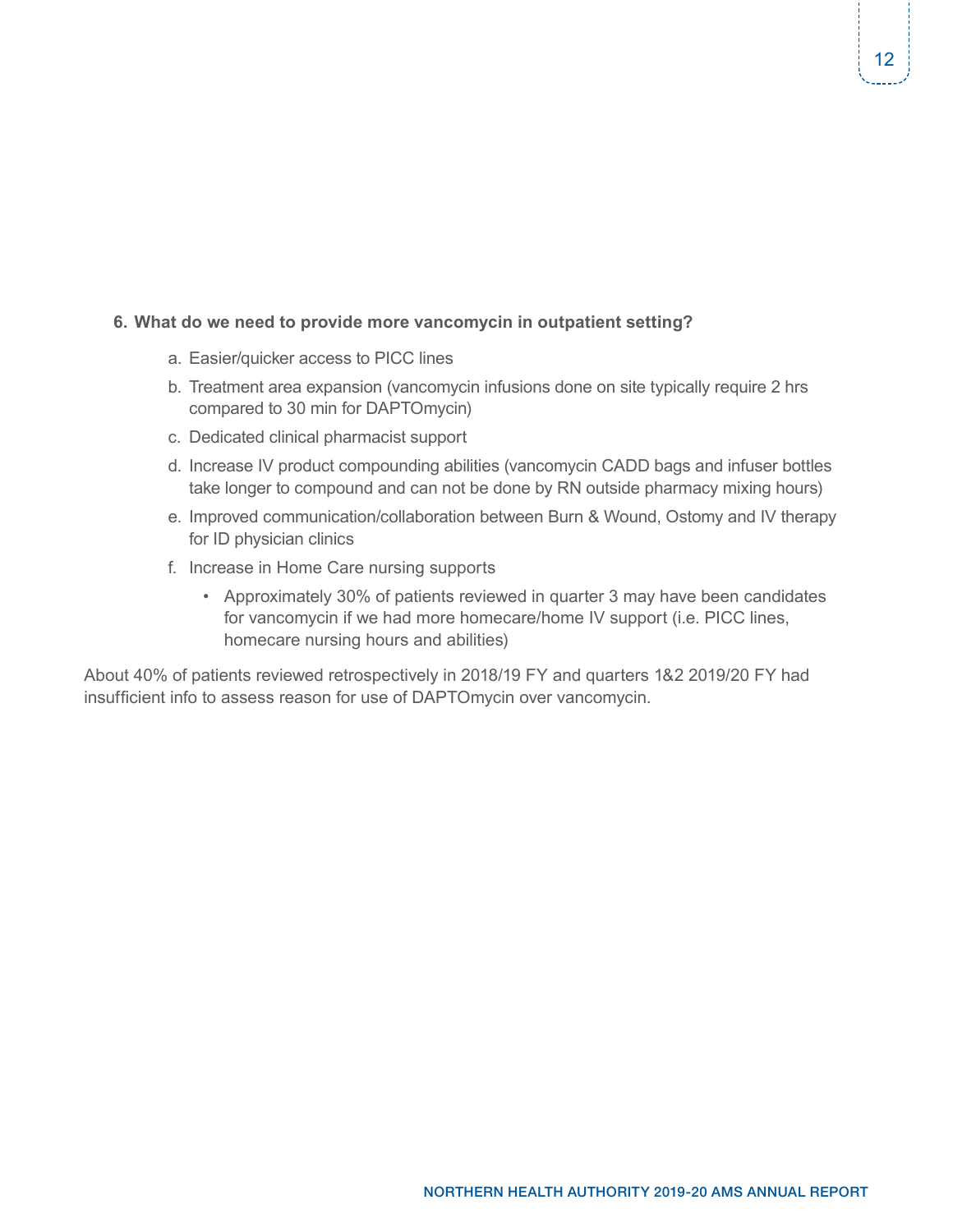## <span id="page-13-0"></span>CLINICAL SERVICE (PROSPECTIVE AUDIT & FEEDBACK)

Audit and Feedback (A&F) is an evidence-based practice of reviewing a patient's medical chart and diagnostic test results and engaging with prescribers to collaboratively optimize antimicrobial therapies. This practice involves the selection of the most appropriate, narrowest spectrum agent based on clinical status, indication, allergies, culture results, potential drug interactions and adverse effects, taking into account current clinical practice guidelines.

The A&F clinical service and evaluation efforts are focused on:

- optimizing empiric therapies
- targeting therapy based on additional diagnostic information
- optimizing antimicrobial dosing and treatment durations
- converting intravenous (IV) antimicrobials to oral formulations when appropriate to prevent the complications associated with xIV agents
- providing education to prescribers on the clinical practice guidelines for the treatment of infections
- promoting consultation of infectious disease specialist when necessary

## AUDIT AND FEEDBACK RECOMMENDATIONS AND RESOLUTION RATES

Throughout the 2019/20 fiscal year variations of Prospective Audit and Feedback of targeted antimicrobials were carried out across NH through our clinical pharmacy service with support and mentorship from the AMS program coordinator at UHNBC.

Pharmacists identified over 11, 000 drug therapy problems (DTPs) overall and 26.6% of these were specific to antimicrobial therapy discovered during AMS reviews throughout 2019/20 with a resolution rate of 96.75%. This is our highest recorded resolution rate thus far, with an increase of over 6% from last fiscal year and well exceeding our original goal of 80%. Reasons for the small percentage of unresolved DTPs are summarized in Table 1/Figure 2; the main reasons for unresolved DTPs were prescriber or patient disagreeing with the recommended solution and pharmacists unable to contact the prescriber (51 and 36 DTPs respectively). Only 1 DTP (1%) was unresolved due to pharmacist constraints which is a large reduction from 17% last fiscal year which may be due to an increase in clinically trained pharmacists as well as improved workload efficiencies.

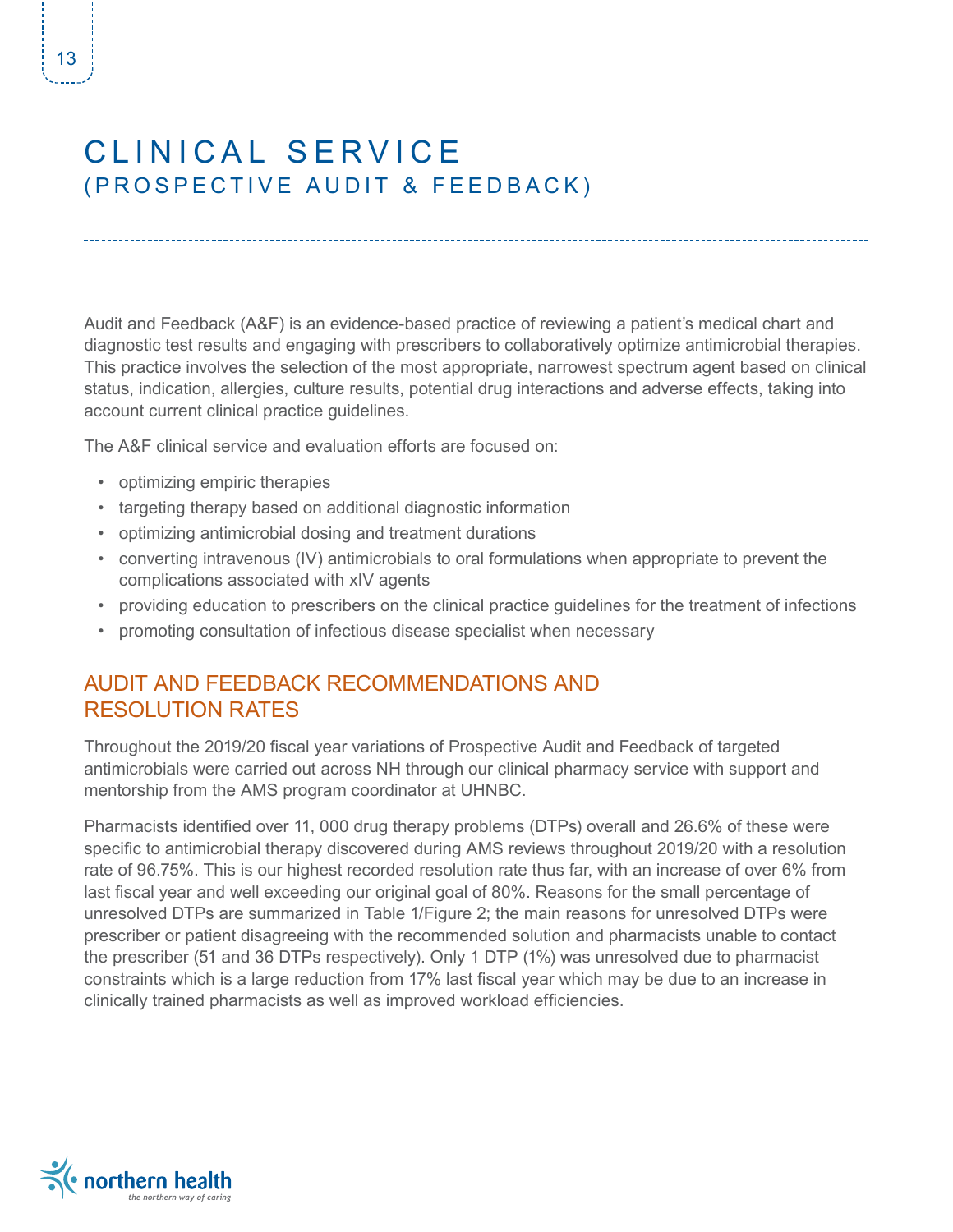| <b>Measure</b>                                | <b>Number of Patients</b>       |            |  |  |  |  |
|-----------------------------------------------|---------------------------------|------------|--|--|--|--|
| Antimicrobial therapy problems identified     | 2983                            |            |  |  |  |  |
| Resolved antimicrobial therapy problems       | 2886                            |            |  |  |  |  |
| Unresolved antimicrobial therapy problems     | 97                              |            |  |  |  |  |
| <b>Unresolved reason</b>                      | Prescriber or patient disagreed | 51 (52.6%) |  |  |  |  |
|                                               | Pharmacist workload             | $1(1\%)$   |  |  |  |  |
|                                               | Patient discharged              | $9(9.3\%)$ |  |  |  |  |
|                                               | Unable to contact prescriber    | 36 (37.1%) |  |  |  |  |
| Antimicrobial therapy problem resolution rate | 96.75%                          |            |  |  |  |  |

**Table 1** – Audit and Feedback antimicrobial drug therapy problem resolutions

In July 2018, an online DTP tracker system was implemented for Northern Health. It requires individual pharmacist data entry and the intent of this system is to make this tracking process more comprehensive and convenient. As predicted last fiscal, an increase in document DTPs was seen and this is likely due to pharmacists becoming more familiar with the data entry and incorporating the process into their daily workload.

There are a variety of types of antimicrobial therapy problems; Figure 1 displays types of DTPs identified and resolved. The top 3 DTPs identified and resolved include:

**#1** antimicrobial dosage too low (suboptimal with regard to efficacy) which includes need to extending durations

**#2** unnecessary antimicrobial discontinued

**#3** new antimicrobial needed and initatied (necessary)

The top 3 antimicrobials reported on were, vancomycin, cefTRIAXone and piperacillin-tazobactam. Vancomycin will likely continue to be a top medication for DTP tracking due to the need for multiple dosage adjustments which pharmacists have authority to manage on their own based on serum drug levels. In the next fiscal year we may see a slight decrease in the dosage adjustment needs due to a shift in our target serum levels (moving from  $15 - 20$  for all patients to  $10 - 20$  for most patients with exceptions for 15 – 20) whether or not this will translate into a shift in top DTP types will remain to be seen. CefTRIAXone and piperacillin-tazobactam are likely our top 2 antimicrobials in terms of usage as well due to their broad sprectrum and role as empiric therapy in several different infection types. Anaylsis of and plans for quality improvement around broad spectrum agents will come forward once we have ability to produce, share and review our antimicrobial usage metrics.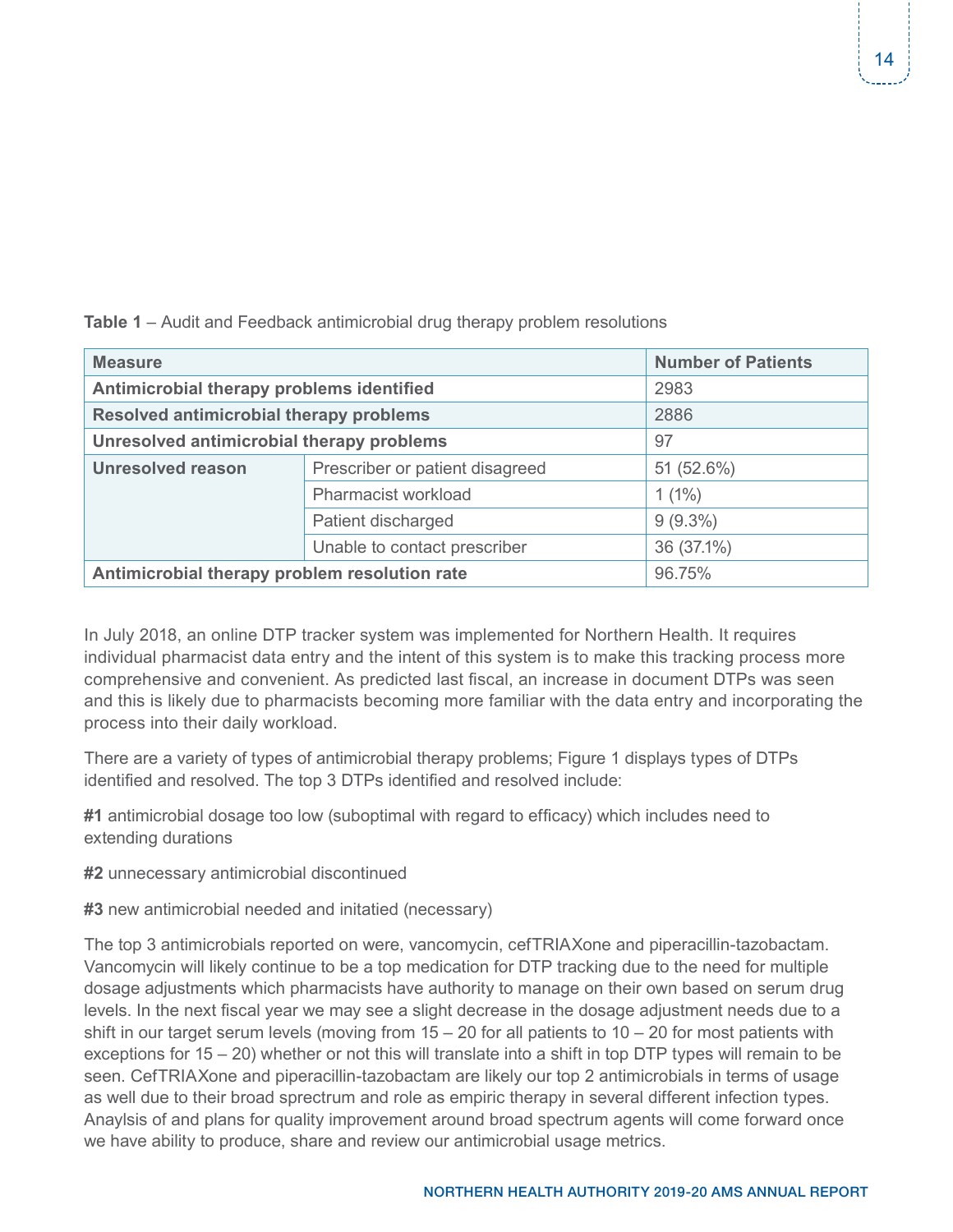

**Figure 1** – Antimicrobial Drug Therapy Problem (DTP) Types Resolved in FY 2019/20

**% of Total Number of resolved AMS DTPs**

- EFFECTIVE: Dosage Too Low, includes extend duration e.g. increase from 7 to 10 days
- NECESSARY: Unnecessary Drug Discontinued
- NECESSARY: New Drug Needed and Initiated
- SAFETY: Dosage Too High includes decrease duration
- **EFFECTIVE: Improve Antimicrobial Spectrum Sub-optimal or Ineffective Drug or Route**
- SAFETY: Adverse Drug Reaction Allergy, Toxicity, or Drug Interaction
- EFFECTIVE: IV to PO conversion or Sub-optimal or Ineffective Route
- ADHERENCE: Non Adherence

*Data provided by:* Planning & Performance Analyst for Medication Management *Data source*: Northern Health online Drug Therapy Problem tracker

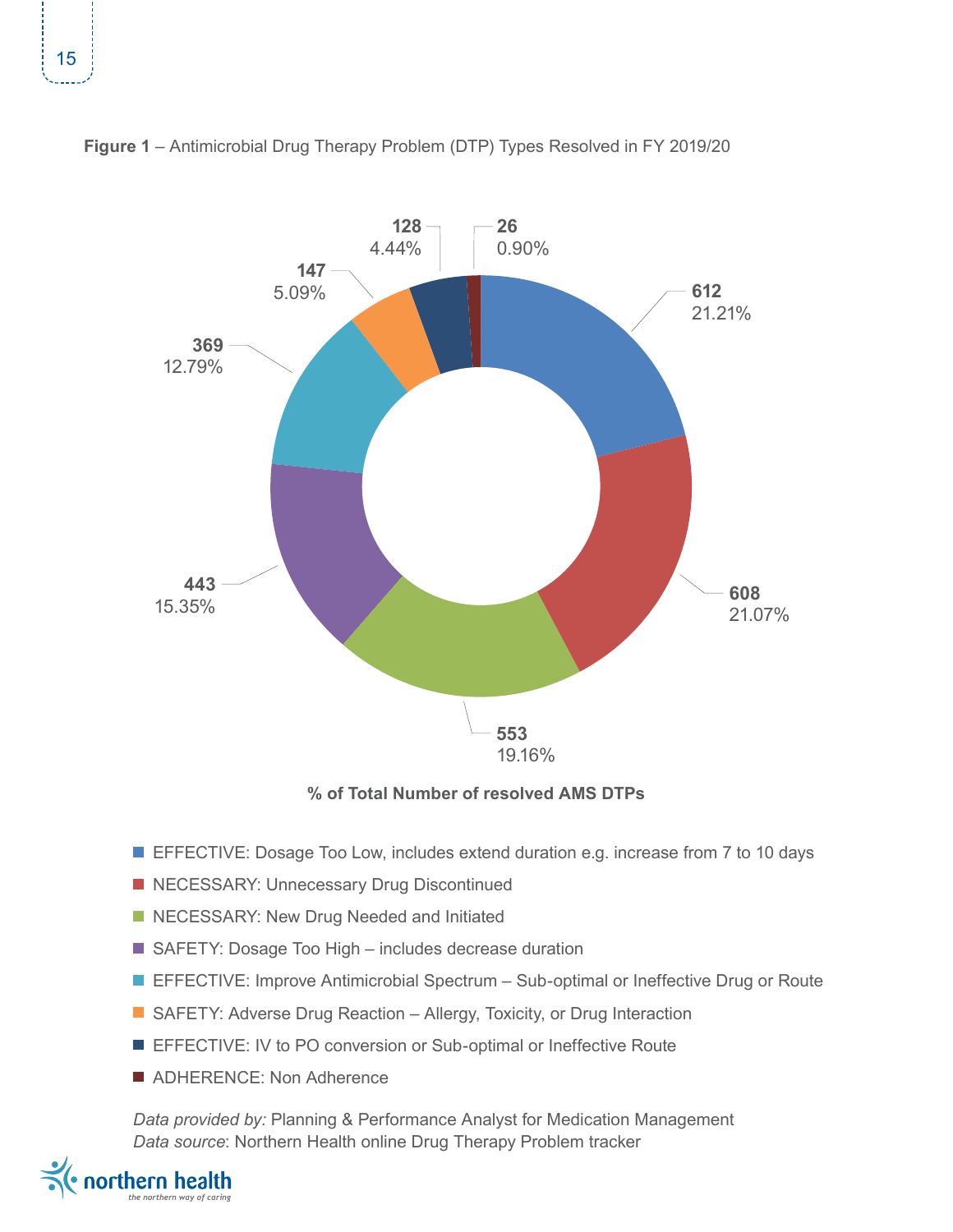

#### **Figure 2 –** Unresolved Antimicrobial Drug Therapy Problems (DTP) FY 2019/2020

#### **% of Total Number of Unresolved AMS DTPs**

- **Prescriber or Patient Disagreed**
- Documented in patient chart but unable to contact prescriber
- **Patient Discharged**
- Unable to follow up due to workload

*Data provided by:* Planning & Performance Analyst for Medication Management *Data source*: Northern Health online Drug Therapy Problem tracker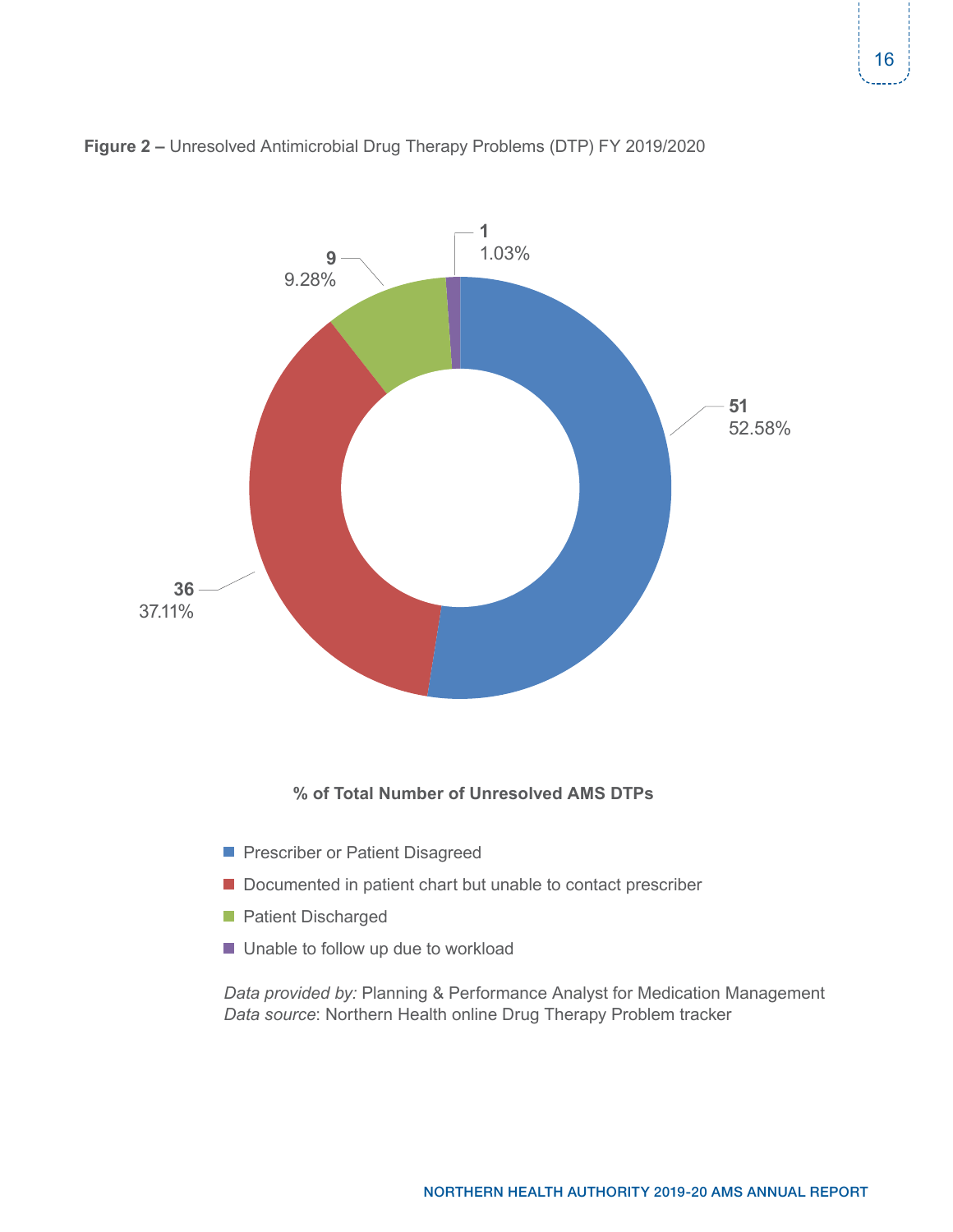## <span id="page-17-0"></span>OUTCOME AND PROCESS MEASURES

### ANTIMICROBIAL UTILIZATION AND COSTS ACROSS NORTHERN HEALTH

Data collection and analysis with regards to antimicrobial use and associated costs in NH has proven to be challenging; an aspect that is shared with other AMS programs across Canada. The NH AMS data analysis team continues to work on determining the most appropriate metrics and means of analysis for the data; however, despite rigorous methods there have been issues identified with previously reported data rendering this data inaccurate and inappropriate for drawing comparisons. We are actively working with a custom reporting performance analyst to find a solution for our data analysis and ultimately create a platform that will more accurately take the raw relevant data and convert into the standard AMS metrics of defined daily dose (DDD) per 100 patient-days as well as other measures. Therefore at this time we are unable to share any metrics with our stakeholders but remain hopeful to be able to deliver for the next fiscal year.

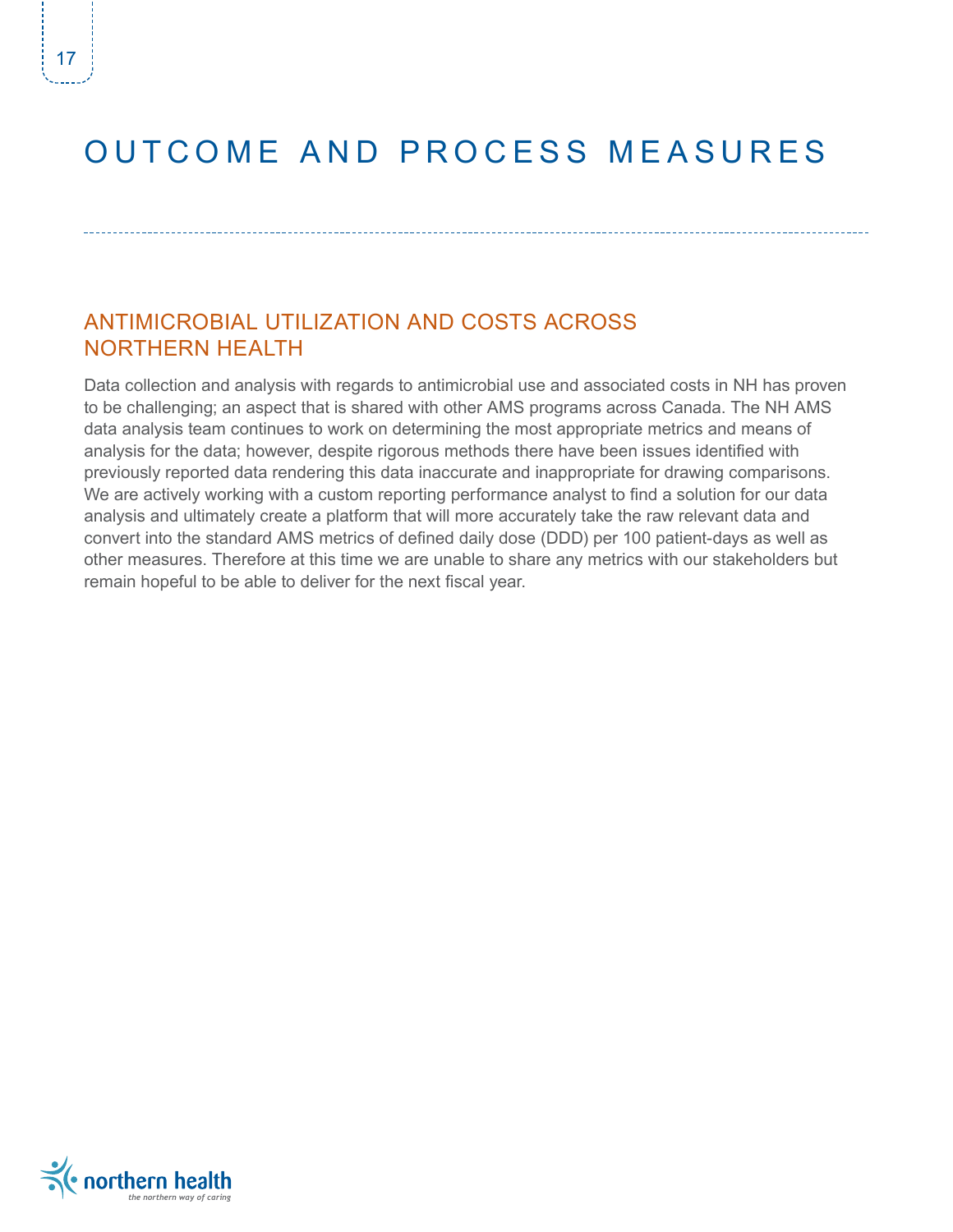## <span id="page-18-0"></span>AMS AND COVID-19

As everyone is well aware, the rise of COVID-19 within Canada and the threat to our health as individuals and a community caused some significant delays in progress of non-COVID related items towards the end of the 2019/20 FY. The efforts of the AMS program coordinator were diverted to provide support to the health authority during the rapidly changing landscape that is COVID-19 as its presence in BC grew. Due to this there was less progress made on certain active projects and program planning for the next year has also been delayed.

The AMS program would like to acknowledge all the hard work and dedication of the essential staff working at the bedside for our patients. We hope that our lives will be able to return to business as usual and until then we strive to find the ability to move forward and continue to provide support and guidance to the clinicians within NH who continue to meet the needs of our various facilities and patient populations being managed at our facilities.